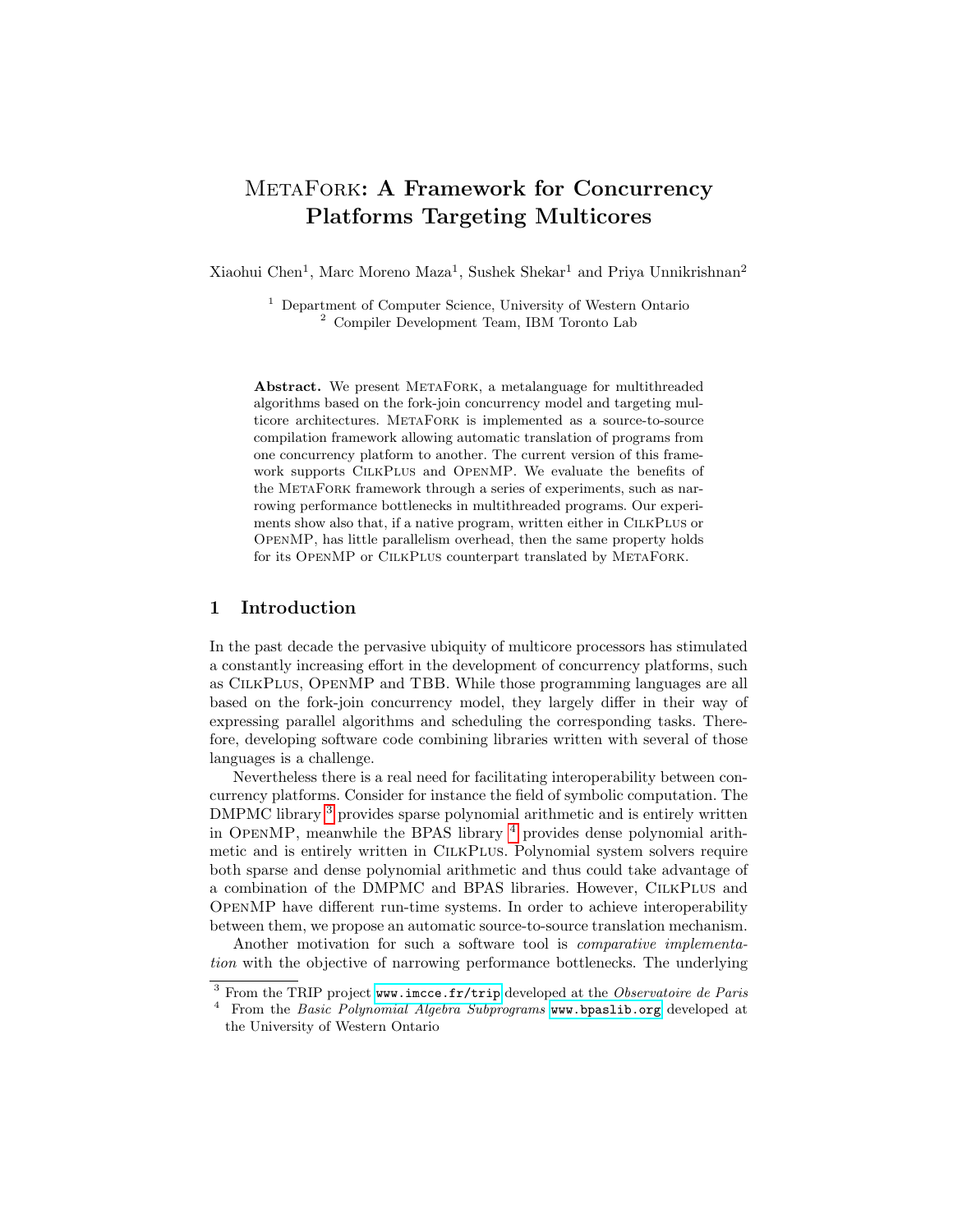observation is that the same multithreaded algorithm, based on the fork-join parallelism model, implemented with two different concurrency platforms, say CilkPlus and OpenMP, could result in very different performance, often very hard to analyze and compare. If one code scales well while the other does not, one may suspect an inefficient implementation of the latter as well as other possible causes such as higher parallelism overheads. Translating the inefficient code to the other language can help narrowing the problem. Indeed, if the translated code still does not scale, one can suspect an implementation issue (say the programmer missed to parallelize one portion of the algorithm) whereas if the translated code does scale, then one can suspect a parallelism overhead issue in the original code (say the grain-size of a parallel for-loop is too small).

In this paper, we propose METAFORK, a metalanguage for multithreaded algorithms based on the fork-join parallelism model [\[5\]](#page-13-0) and targeting multicore architectures. By its parallel programming constructs, the MetaFork language is currently a super-set of CilkPlus [\[4,](#page-13-1) [13,](#page-14-0) [11\]](#page-14-1) and offers counterparts for the following widely used parallel constructs of OpenMP [\[16,](#page-14-2) [1\]](#page-13-2): #pragma omp parallel, #pragma omp task, #pragma omp sections, #pragma omp section, #pragma omp for, #pragma omp taskwait, #pragma omp barrier, #pragma omp single and #pragma omp master. However, METAFORK does not make any assumptions about the run-time system, in particular about scheduling strategies (work sharing, work stealing  $[6]$ ). In fact, METAFORK is not designed to be a target language, but rather as the internal intermediate representation (IR) of a source-to-source compiler framework for multithreaded languages.

The syntax and the semantics of MetaFork's parallel constructs are specified in Sections [2,](#page-2-0) [3](#page-4-0) and [4.](#page-6-0) Since MetaFork is a faithful extension of the  $C/C++$  language, this is actually sufficient to completely define METAFORK.

Recall that a driving motivation of the METAFORK project is to facilitate automatic translation of programs between concurrency platforms. To date, our experimental framework includes translators between CilkPlus and MetaFork (both ways) and, between OpenMP and MetaFork (both ways). Hence, through MetaFork, we perform program translations between CilkPlus and OpenMP (both ways). Integrating TBB in this framework is work in progress.

Despite of the fact that it does not support all features of OpenMP, the MetaFork language is rich enough to capture the semantics of large bodies of OpenMP code, such as the Barcelona OpenMP Tasks Suite (BOTS) [\[10\]](#page-14-3) and translate faithfully to CilkPlus each of the BOTS test cases. In the other direction, we could translate the BPAS library to OpenMP.

In Section [5,](#page-7-0) we briefly explain how the translators of the METAFORK compilation framework are implemented. In particular, we specify which OpenMP data-sharing clauses are captured by the METAFORK translators. Simple examples of code translation are provided.

In Section [6,](#page-9-0) we evaluate the benefits of the METAFORK framework through a series of experiments. First, we show that METAFORK can help narrow down performance bottlenecks in multithreaded programs by means of comparative implementation, as discussed above. Secondly, we observe that, if a native CilkPlus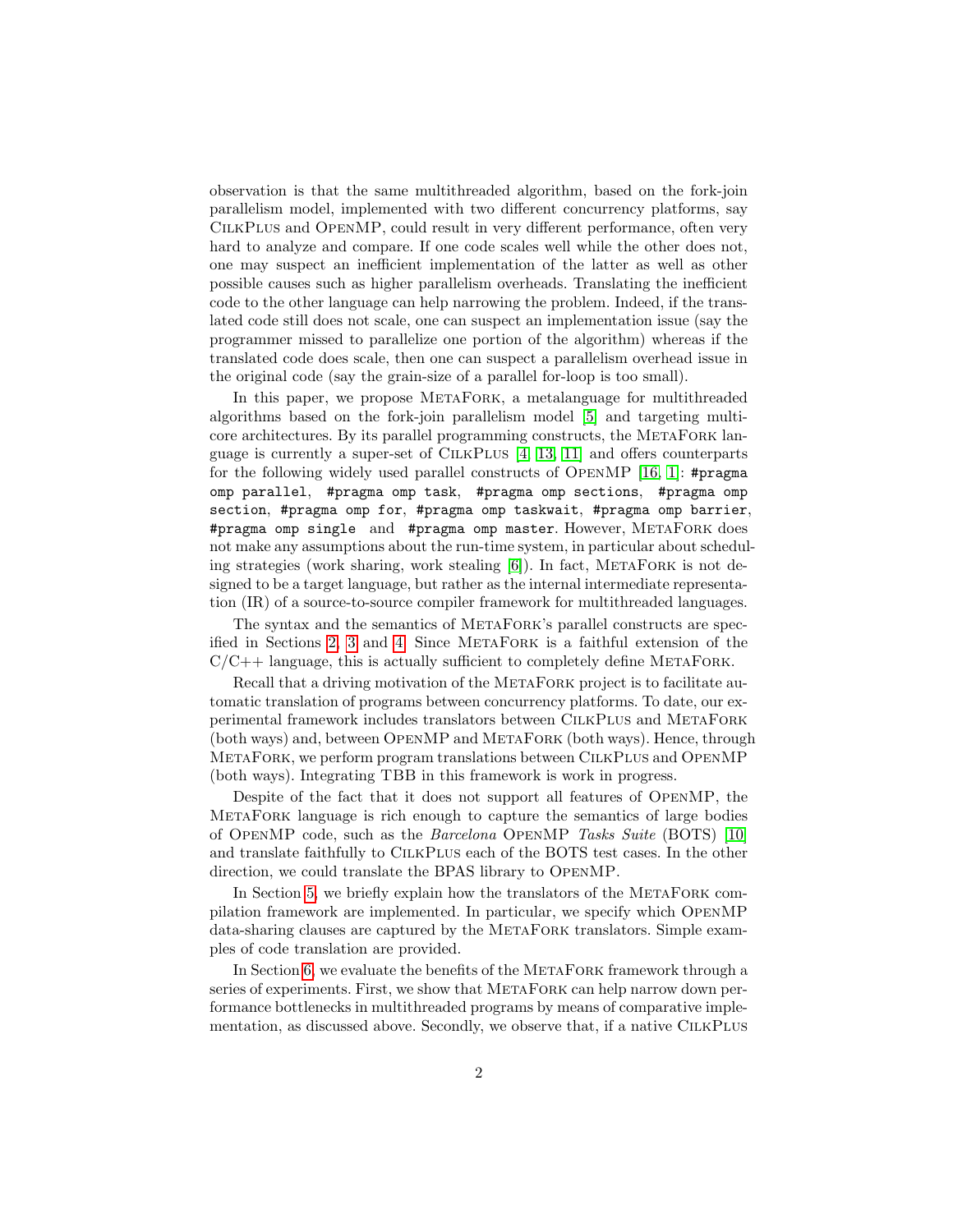(resp. OpenMP) program has little parallelism overhead, then the same holds for its OpenMP (resp. CilkPlus) counterpart translated by MetaFork. We tested more than 20 examples in total for which experimental results can be found in the technical report [\[8\]](#page-13-4) and for which code can be found on the web site of the MetaFork project. Moreover, the source code of the MetaFork translators can be downloaded from the same web site at <http://www.metafork.org>.

Related work. While the well-developed source-to-source compiler framework ROSE<sup>[5](#page-2-1)</sup> has been used to support many programming languages, including OpenMP and UPC, we are not aware of a ROSE-based platform similar to MetaFork, that is, providing source-to-source translation between multithreaded languages. On the other hand, several projects offer automatic one-way translation from a concurrency platform running on one hardware architecture to another concurrency platform running on another hardware architecture, e.g. OpenMP shared-memory code to MPI distributed-memory code as in the papers [\[2\]](#page-13-5) [\[9\]](#page-14-4) (HOMPI Project) or [\[15\]](#page-14-5) (OpenMP Accelerator Model). Other projects offer extension of a concurrency platform from one hardware architecture to another hardware architecture, like HOMP [\[15\]](#page-14-5) or OpenMPC [\[12\]](#page-14-6) which allow extended OpenMP code to run on NVIDIA GPUs. In contrast to these two types of projects, MetaFork is currently dedicated to a single type of hardware architecture, namely multicore processors. However, METAFORK offers automatic two-way translations. Moreover, the generated code is human-readable, as illustrated by the examples available on the METAFORK web site.

## <span id="page-2-0"></span>2 Parallel Constructs and Execution Model of METAFORK

METAFORK extends both the C and  $C_{++}$  languages into a multithreaded language based on the fork-join concurrency model. Thus, concurrent execution is obtained by a parent thread creating and launching one or more child threads so that the parent and its children execute a so-called parallel region. An important example of parallel regions are for-loop bodies. MetaFork has the following natural requirement regarding parallel regions: control flow cannot branch into or out of a parallel region.

MetaFork has four parallel constructs: function call spawn, block spawn, parallel for-loop and synchronization barrier. The first two use the keyword meta fork while the other two use respectively the keywords meta for and meta join. The parallel constructs of MetaFork grant permission for concurrent execution but do not command it. Hence, a MetaFork program can execute on a single core machine. We emphasize the fact that meta fork allows the programmer to spawn a function call (like in CILKPLUS) as well as a block (like in OPENMP). Examples of METAFORK code with CILKPLUS and OpenMP can be found through Figures [5, 6, 7,](#page-8-0) [8, 9, 10,](#page-8-1) [11, 12](#page-9-1) and [13.](#page-9-1)

As mentioned, the keyword meta fork is used to express the fact that a function call or a block is executed by a child thread, concurrently to the execution

<span id="page-2-1"></span><sup>5</sup> [http://en.wikibooks.org/wiki/ROSE\\_Compiler\\_Framework](http://en.wikibooks.org/wiki/ROSE_Compiler_Framework)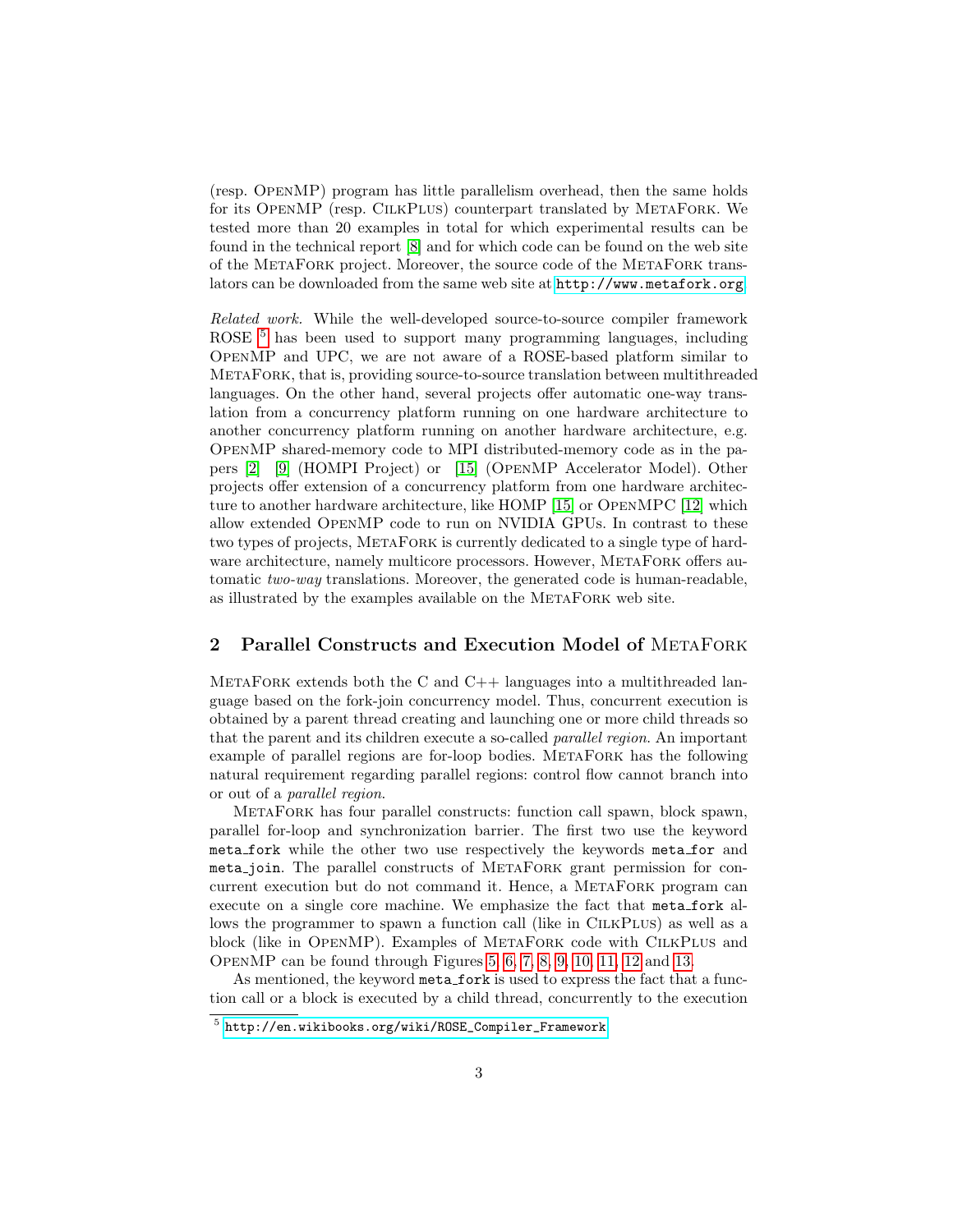of the parent thread. If the program is run by a single processor, the parent thread is suspended during the execution of the child thread; when this latter terminates, the parent thread resumes its execution after the function call (or block) spawn.

If the program is run by multiple processors, the parent thread may continue its execution<sup>[6](#page-3-0)</sup> after the function call (or block) spawn, without being suspended, meanwhile the child thread executes the function call (or block) spawn. In this latter scenario, the parent thread waits for the completion of the execution of the child thread, as soon as the parent thread reaches a synchronization point.

Spawning a function call with meta\_fork. Spawning a call to the function f, with the argument sequence args, is done by meta fork f(args). The semantics is similar to that of the CILKPLUS counterpart cilk\_spawn  $f(args)$ . In particular, all the arguments in the sequence args are evaluated before spawning the function call  $f(args)$ . However, the execution of meta fork  $f(args)$  differs from that of cilk spawn f(args) on one feature. While there is an implicit cilk sync at the end of the Cilk block  $[11]$  surrounding this latter cilk spawn, no such implicit barriers are assumed with meta fork. This feature is motivated by the fact that, in addition to the fork-join parallelism, we plan to extend the METAFORK language to other forms of parallelism such as *parallel futures* [\[17,](#page-14-7) [3\]](#page-13-6).

Spawning a block with meta fork. The other usage of the meta fork construct is for spawning a basic block B, which is done as follows: meta\_fork  $\{B\}$ . If B consists of a single instruction, then the surrounding curly braces can be omitted. We also refer to this construction as a *parallel region*. There is no equivalent in CilkPlus while it is offered by OpenMP. Similarly to a function call spawn, this parallel region is executed by a child thread (once the parent thread reaches the meta fork construct) meanwhile the parent thread continues its execution after the parallel region. Similarly also to a function call spawn, no implicit barrier is assumed at the end of the surrounding region. Hence synchronization points have to be added explicitly, using meta<sub>ploin</sub>. A variable v which is not local to B may be shared by both the parent and child threads; alternatively, the child thread may be granted a private copy of v. Precise rules about data attributes, for both parallel regions and parallel for-loops, are stated in Section [3.](#page-4-0)

Parallel for-loops with meta for. Parallel for-loops in METAFORK have the following format meta\_for  $(I, C, S) \{ B \}$  where I is the *initialization expres*sion of the loop, C is the condition expression of the loop, S is the stride of the loop and B is the loop body. The specifications of C, S, B are standard and similar to the initialization expression, condition expression and stride of a CilkPlus for-loop. We refer to the METAFORK specifications document [\[7\]](#page-13-7) for details. The parent thread will share the work of executing the iterations of the loop with

<span id="page-3-0"></span><sup>&</sup>lt;sup>6</sup> In fact, the parent thread does not participate to the execution of a function call (or block) spawn, but will participate to the execution of the iterations of a parallel for-loop.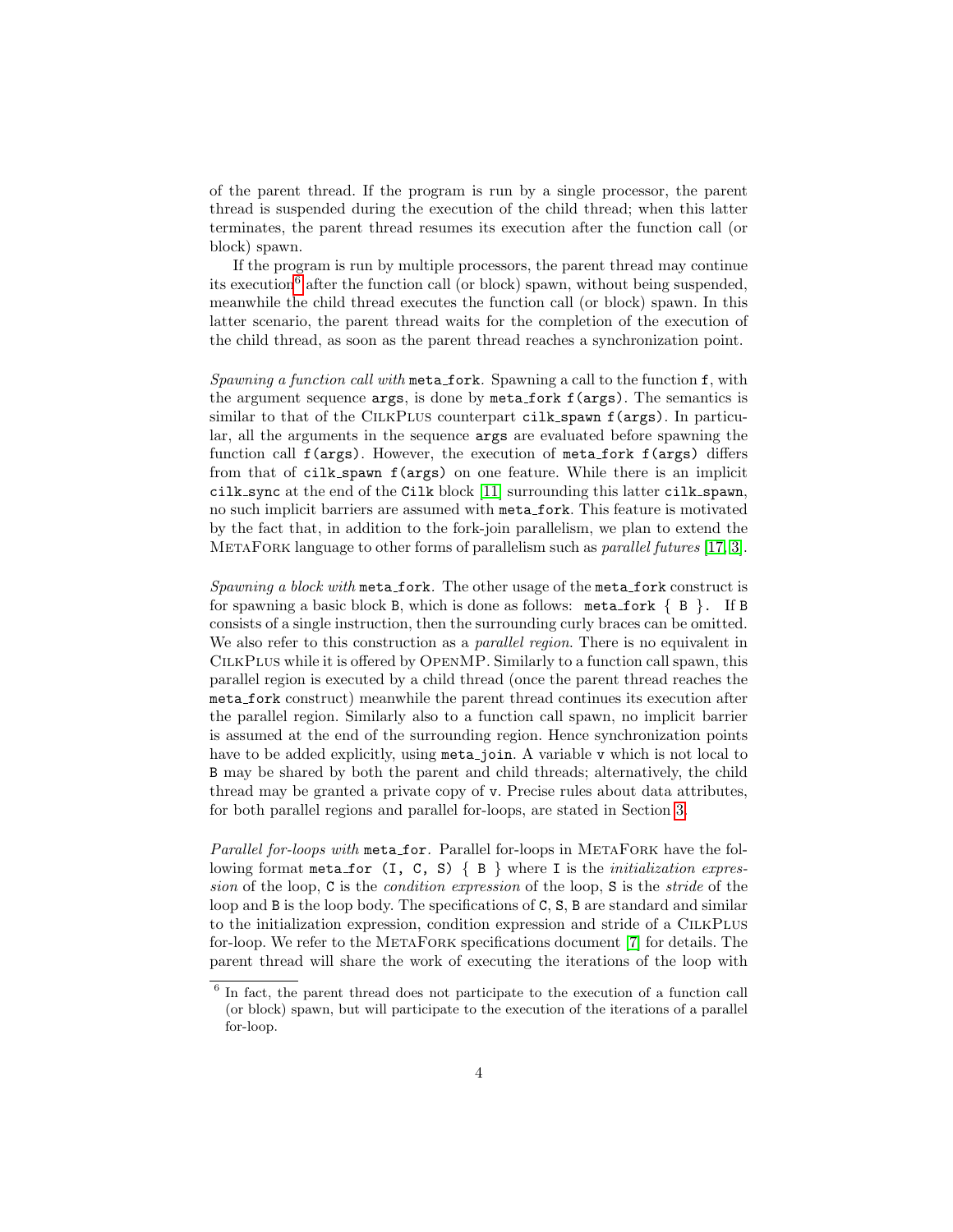the child threads. An implicit synchronization point is assumed after the loop body. That is, the execution of the parent thread is suspended when it reaches meta for and resumes when all children threads (executing the loop body iterations) have completed their execution. As one can expect, the iterations of the parallel loop meta\_for  $(I, C, S)$  { B } must execute independently of each other in order to guarantee that this parallel loop is semantically equivalent to its serial version for  $(I, C, S) \{B\}$ .

Synchronization point with meta-join. The construct meta-join indicates a synchronization point (or barrier) for a parent thread and its children tasks. More precisely, a parent thread reaching this point must wait for the completion of its children tasks but not for those of the subsequent descendant tasks.

#### <span id="page-4-0"></span>3 Variable Attribute Rules

Variables that are non-local to the block of a parallel region may be either shared by or private to the threads executing the code paths where those variables are defined. After a terminology review, we specify the rules that METAFORK uses in order to decide whether such a non-local variable is shared or private.

Shared and private variables. Consider a parallel region with block Y (or a parallel for-loop with loop body  $Y$ ). X denotes the immediate outer scope of Y. We say that  $X$  is the parent region of  $Y$  and that  $Y$  is a child region of  $X$ . A variable v which is defined in Y is said to be *local* to Y; otherwise we call v a nonlocal variable for Y. Let  $v$  be a non-local variable for Y. Assume  $v$  gives access to a block of storage before reaching  $Y$ . (Thus,  $v$  cannot be a non-initialized pointer.) We say that v is *shared* by X and Y if its name gives access to the same block of storage in both  $X$  and  $Y$ ; otherwise we say that  $v$  is *private* to  $Y$ . In particular, if Y is a parallel for-loop we say that a local variable  $w$  is shared by  $Y$  whenever the name of  $w$  gives access to the same block of storage in any loop iteration of  $Y$ , which means that all the threads that execute this parallel for-loop share the same variable w; otherwise we say that w is *private* to  $Y$ .

Value-type and reference-type variables. In the C programming language, a value-type variable contains its data directly as opposed to a reference-type variable, which contains a reference to its data. Value-type variables are either of primitive types (char, float, int, double, void) or user-defined types (enum, struct, union). Reference-type variables are pointers, arrays and functions.

static and const type variables. In the C programming language, a static variable is a variable that has been allocated statically and whose lifetime extends across the entire run of the program. This is in contrast to automatic variables (local variables are generally automatic) whose storage is allocated and deallocated on the call stack and, other variables (such as objects) whose storage is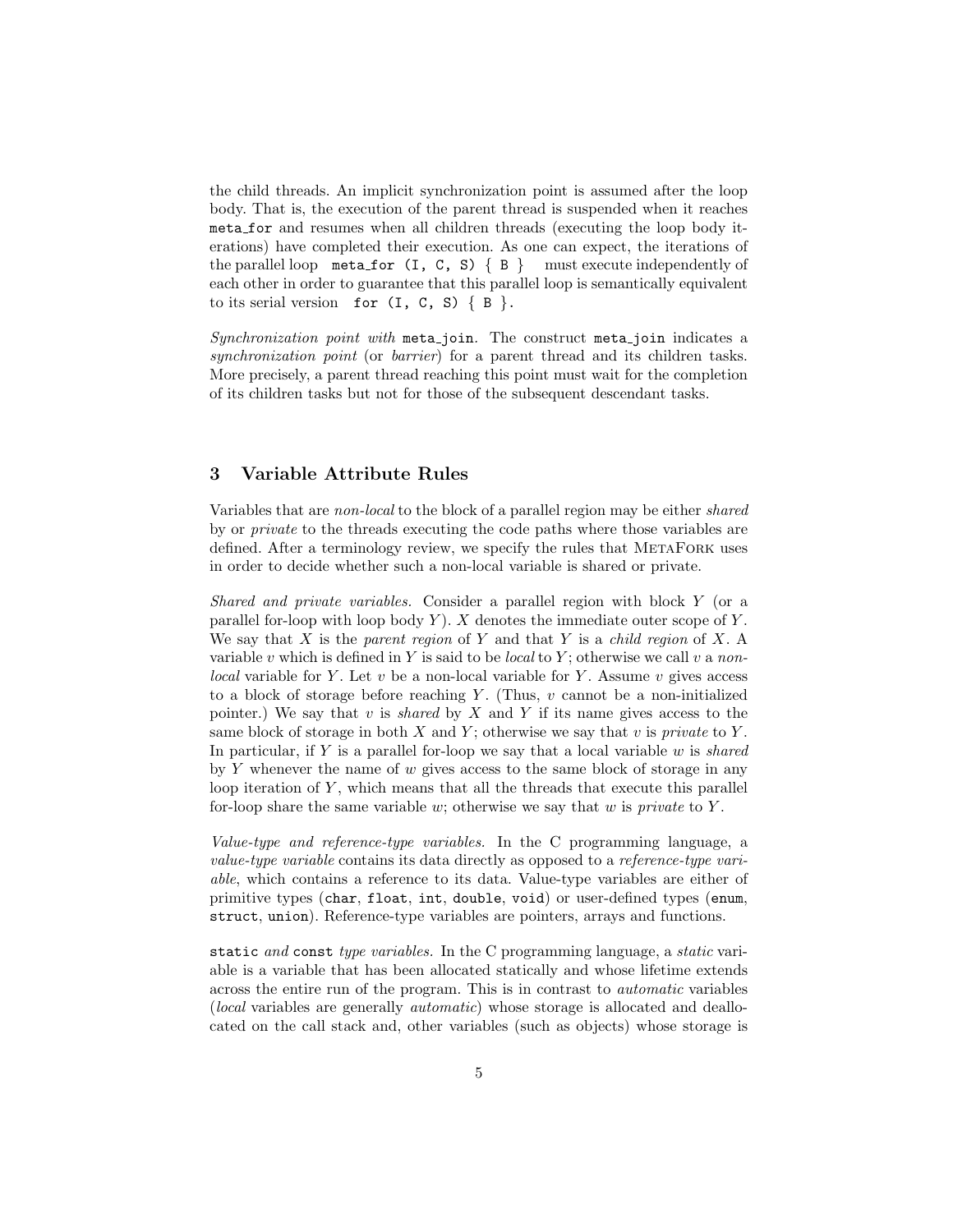dynamically allocated in heap memory. When a variable is declared with the qualifier const, the value of that variable cannot typically be altered by the program during its execution.

```
/* This file starts here ... */
#include<stdio.h>
#include<time.h>
#include<stdlib.h>
int a;
long par_region(long n){
       int b;
        int *c = (int *)malloc(sizeof(int)*10);
        int d[10];
       const int f=0;
       static int g=0;
       meta_fork{
          int e = b;
          subcall(c,d);
       }
}
                                                    /* ... and continues here ... */
                                                    void subcall(int *a,int *b){
                                                            for(int i=0; i<10; i++)printf("%d %d\n",a[i],b[i]);
                                                    }
                                                    int main(int argc,char **argv){
                                                            long n=10;
                                                            par_region(n);
                                                             return 0;
                                                    }
                                                    /* ... and finishes here. */
```
Fig. 1: Various variable attributes in a parallel region.

Variable attribute rules of  $meta_fork$ . A non-local variable v which gives access to a block of storage before reaching Y is shared between the parent X and the child Y whenever v is: (1) a global variable, (2) a file scope variable, (3) a reference-type variable, (4) declared static or const, or (5) qualified shared. In all other cases, the variable  $v$  is private to the child. In particular, value-type variables (that are not declared static or const, or qualified shared ,and that are not global or file scope variables) are private to the child. In Figure [1,](#page-5-0) the variables a, c, d, f and g are shared, meanwhile the b and e are private.

```
/* To illustrate variable attributes, three
   files (a headerfile "a.h" and two source
  files "a.cpp" and "b.cpp") are used.
This file is a.cpp */
#include<stdio.h>
extern int var;
void test(int *array)
{
 int basecase = 100;
 meta\_for(int j = 0; j < 10; j++){
          static int var1=0;
          int i = array[j];
          if( i < basecase )
                 array[j]+=var;
 }
}
                                                /* This file is b.cpp*/
                                               #include<stdio.h>
                                               #include<stdlib.h>
                                                #include<time.h>
                                               #include"a.h"
                                               int var = 100:
                                                int main(int argc,char **argv)
                                                {
                                                 int *a=(int*)malloc(sizeof(int)*10);
                                                 srand((unsigned)time(NULL));
                                                 for(int i=0:i<10:i++)a[i]=rand();
                                                 test(a);
                                                 return 0;
                                               }
                                                /* This file is a.h*/
                                               void test(int *a);
```
Fig. 2: Example of shared and private variables with meta\_for.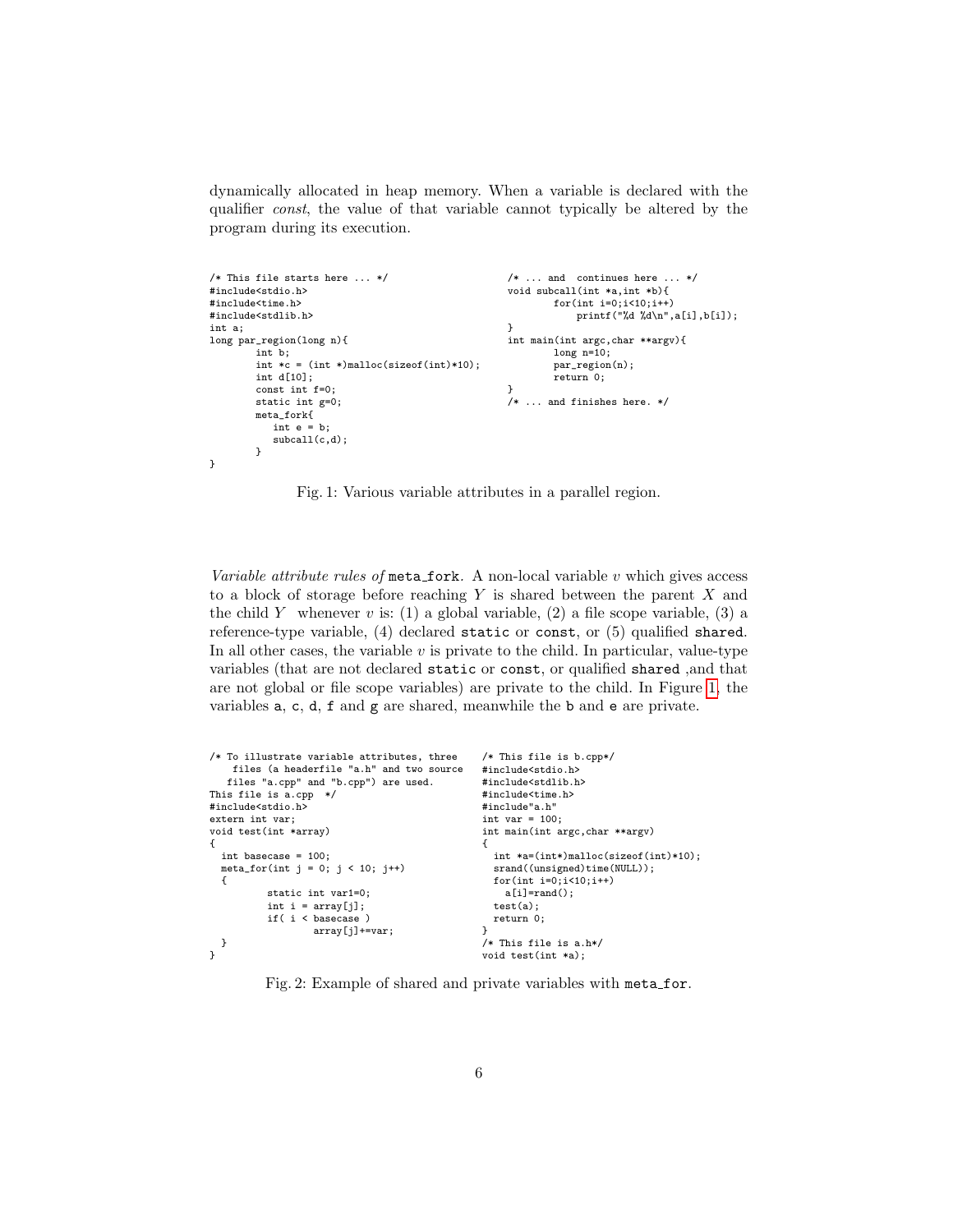Variable attribute rules of meta for. A non-local variable which gives access to a block of storage before reaching Y is shared between parent and child. A variable local to Y is shared by Y whenever it is declared static, otherwise it is private to  $Y$ . In particular, loop control variables are private to  $Y$ . In the example of Figure [2,](#page-5-1) the variables array, basecase, var and var1, are shared by all threads while the variables i and j are private. In the example of Figure [9,](#page-8-1) the variable b is private, thus the OpenMP, MetaFork, CilkPlus codes of Figures [8, 9](#page-8-1) and [10](#page-8-1) are semantically equivalent.

```
long fib_parallel(long n)
{
       long x, y;
       if (n < 2)
           return n;
        else{
             x = meta_fork fib_parallel(n-1);y = fib_parallel(n-2);
             meta_join;
             return (x+y);}
}
                                                  long fib_parallel(long n)
                                                  {
                                                          long x, y;
                                                          if (n < 2)
                                                              return n;
                                                          else{
                                                               meta_fork shared(x)
                                                               {
                                                                    x = fib\_parallel(n-1);}
                                                               y = fib\_parallel(n-2);meta_join;
                                                               return (x+y);}
                                                  }
```
Fig. 3: Parallel fib code using a function spawn.

Fig. 4: Parallel fib code using a block spawn.

The shared keyword. Programmers can explicitly qualify a given variable as shared by using the shared keyword. In the example of Figure [3,](#page-6-1) the variable n is private to  $fib\_parallel(n-1)$ . In Figure [4,](#page-6-1) we specify the variable x as shared and the variable n is still private. Notice that the programs in Figures [3](#page-6-1) and [4](#page-6-1) are semantically equivalent. In the parallel regions of the example of Figure [12,](#page-9-1) the variables sum a and sum b are qualified shared. Hence the OpenMP, MetaFork and CilkPlus programs of Figure [11, 12](#page-9-1) and [13](#page-9-1) are semantically equivalent.

#### <span id="page-6-0"></span>4 Semantics of the Parallel Constructs in METAFORK

In order to formally define the semantics of each of the parallel constructs in METAFORK, we introduce the *serial C-elision* of a METAFORK program  $\mathcal{M}$ : this is a program  $\mathcal C$  expressed in the C-language and with the same semantics as  $M$ . In [\[7\]](#page-13-7), we obtain such a serial C-elision C from the program  $M$  by means of a series of rewriting rules. Due to space consideration, we cannot include this algorithmic definition here. However, we believe that sketching its principle is sufficient for understanding the rest of this paper.

As mentioned before, spawning a function call in METAFORK has the same semantics as spawning a function call in CILKPLUS. More precisely: meta\_fork f(args) and cilk spawn f(args) are semantically equivalent.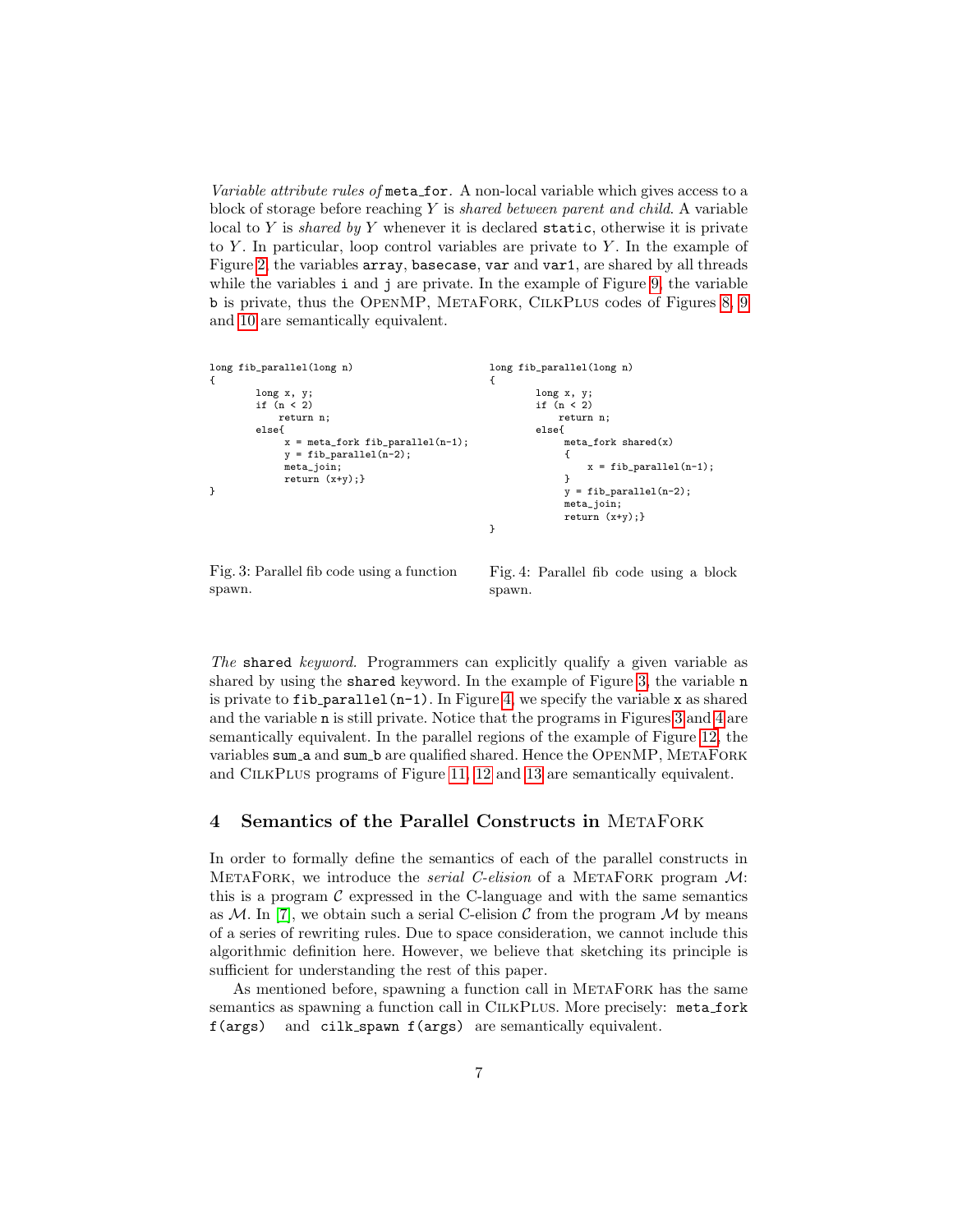A meta for loop allows iterations of the loop body to be executed in parallel. By default, each iteration of the loop body is executed by a separate thread. However, using the grainsize compilation directive, one can specify the number of loop iterations executed per thread<sup>[7](#page-7-1)</sup>:  $\texttt{\#pragma}$  meta grainsize = expression. Nevertheless, in order to obtain the *serial C-elision* of a METAFORK for-loop, we require that the meta for construct could be replaced by the Clanguage for - whatever is the grainsize of this METAFORK for loop - without changing the initialization expression, condition expression and stride. (Of course, the loop-body must be replaced with its serial C-elision.)

Specifying the semantics of the spawning of a block in METAFORK is the difficult part. We do it in [\[7\]](#page-13-7) in an algorithmic fashion, using rewriting rules, that are similar to a LEX-YACC program. The main idea is to use outlining, a widely used technique in the OpenMP community, see [\[14\]](#page-14-8). To have a taste of that transformation, one should observe how the MetaFork code of Figure [12](#page-9-1) is transformed into the CilkPlus code of Figure [13.](#page-9-1) Obtaining the serial elision of that latter code is easy and one can finally derive a serial C-elision for our input METAFORK code.

#### <span id="page-7-0"></span>5 Translation

In this section, we briefly explain how the translators of the METAFORK compilation framework are implemented. Obviously, for each translator, the semantics of each input program are preserved into the output program. However, scheduling strategies (like an OpenMP clause schedule(static, chuksize)) are ignored by our translators. Retaining them (at least as structured comments) will be explored in a future release of METAFORK.

From CILKPLUS code to METAFORK code. Translating code from CILKPLUS to MetaFork is easy in principle since, up to the vectorization constructs of CilkPlus, the MetaFork language is a superset of CilkPlus. However, implicit CilkPlus barriers need to be explicitly inserted in the target MetaFork code. This implies that, during translation, it is necessary to trace the instruction stream DAG of the CilkPlus program in order to properly insert barriers in the generated METAFORK code.

From METAFORK code to CILKPLUS code. Since CILKPLUS has no constructs for spawning a block of code, we naturally use the outlining technique to: (1) wrap the parallel region as a function, and then (2) call that function concurrently. In fact, the problem of translating code from METAFORK to CILKPLUS is equivalent to that of defining the serial elision of a METAFORK program.

From OPENMP code to METAFORK code. We first consider the translation of an OpenMP task directive: if it is a function call spawn, as in Figure [7,](#page-8-0) we use the MetaFork construct for spawning a function call. Otherwise, we use

<span id="page-7-1"></span><sup>7</sup> The loop iterations of a thread are then executed one after another by that thread.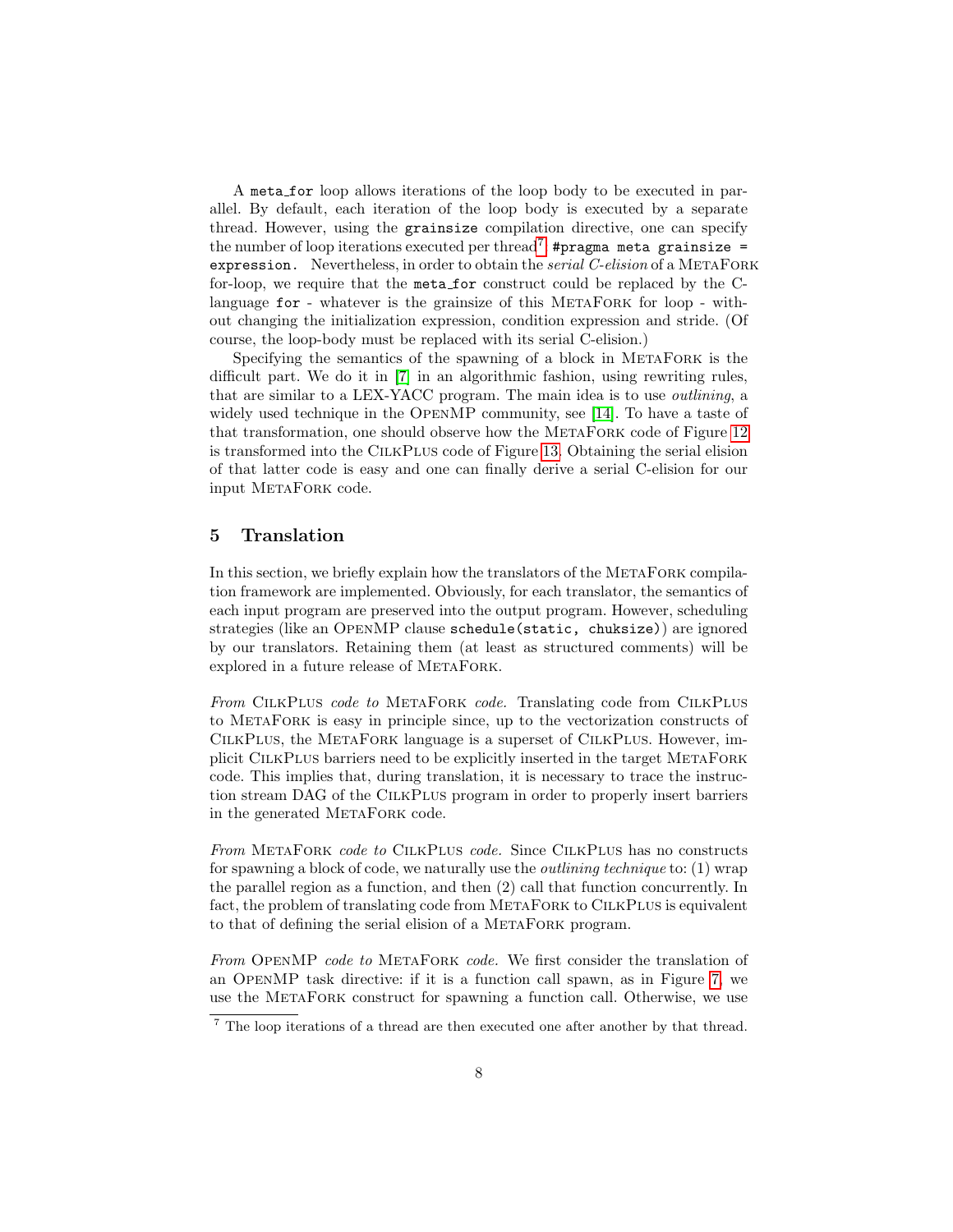the MetaFork construct for spawning a block. Currently, we translate faithfully the following OpenMP optional clause directives: shared, private and firstprivate. For the translation of OPENMP sections to the METAFORK parallel regions we only support the default variable attribute and note that this case leads us to insert extra synchronization points. Finally, for the translation of an OPENMP parallel for-loop to METAFORK, we note that: (1) the private and firstprivate optional clause directives are faithfully translated, (2) every variable specified private is re-declared in the parallel for-loop of the MetaFork translation, (3) the loop control variables are initialized inside the loop, and (4) scheduling strategies of OpenMP parallel for loops are ignored,

From METAFORK code to OPENMP code. This is easy in principle, since the MetaFork language can be regarded as a subset of the OpenMP language. We note that function calls spawned with the meta fork construct are translated using the task constructs of OpenMP.

<span id="page-8-0"></span>

|                                                                                                                                                                                                                                                                   |                                                                                                                                                                                                                                                                  | $long$ fib $(long n)$                                                                                                                                                                                                                                                               |  |  |
|-------------------------------------------------------------------------------------------------------------------------------------------------------------------------------------------------------------------------------------------------------------------|------------------------------------------------------------------------------------------------------------------------------------------------------------------------------------------------------------------------------------------------------------------|-------------------------------------------------------------------------------------------------------------------------------------------------------------------------------------------------------------------------------------------------------------------------------------|--|--|
| $long$ fib $(long n)$<br>long x, y;<br>if $(n<2)$ return n;<br>else if (n <base)<br><math>return fib_serial(n);</math><br/>else<br/><math>x = cilk_spawn fib(n-1);</math><br/><math>y = fib(n-2)</math>;<br/>cilk_sync;<br/><math>return (x+y);</math></base)<br> | $long$ fib $(long n)$<br>long x, y;<br>if $(n<2)$ return n;<br>else if (n <base)<br><math>return fib_serial(n);</math><br/>else<br/><math>x = meta_fork fib(n-1);</math><br/><math>y = fib(n-2)</math>;<br/>meta_join;<br/><math>return (x+y);</math></base)<br> | long x, y;<br>if $(n<2)$ return n;<br>else if (n <base)<br><math>return fib_serial(n);</math><br/>else<br/>#pragma omp task shared<math>(x)</math><br/><math>x = fib(n-1)</math>;<br/><math>y = fib(n-2)</math>;<br/>#pragma omp taskwait<br/><math>return (x+y);</math></base)<br> |  |  |
|                                                                                                                                                                                                                                                                   |                                                                                                                                                                                                                                                                  |                                                                                                                                                                                                                                                                                     |  |  |
|                                                                                                                                                                                                                                                                   |                                                                                                                                                                                                                                                                  |                                                                                                                                                                                                                                                                                     |  |  |
| Fig. 5: CILKPLUS code                                                                                                                                                                                                                                             | Fig. 6: METAFORK code                                                                                                                                                                                                                                            | Fig. 7: OPENMP code                                                                                                                                                                                                                                                                 |  |  |

<span id="page-8-1"></span>

| $int \text{main}()$                                       | $int \text{main}()$   | $int \text{main}()$                               |  |  |
|-----------------------------------------------------------|-----------------------|---------------------------------------------------|--|--|
| ſ                                                         |                       |                                                   |  |  |
| int $a[N]$ ;                                              | int a[N];             | int a[N];                                         |  |  |
| int $b = 0$ ;                                             | int $b = 0$ ;         | int $b = 0$ :                                     |  |  |
| #pragma omp parallel                                      |                       |                                                   |  |  |
| #pragma omp for private(b)                                | $meta_for(int i=0; i$ | $\text{cilk\_for}(\text{int } i=0; i\leq N; i++)$ |  |  |
| for(int i=0; i <n; i++)<="" td=""><td></td><td></td></n;> |                       |                                                   |  |  |
|                                                           | int b;                | int b;                                            |  |  |
| $b = i$ ;                                                 | $b = i$ ;             | $b = i$ ;                                         |  |  |
| $a[i] = b;$                                               | $a[i] = b;$           | $a[i] = b;$                                       |  |  |
|                                                           |                       |                                                   |  |  |
|                                                           |                       |                                                   |  |  |
|                                                           |                       |                                                   |  |  |
|                                                           |                       |                                                   |  |  |

Fig. 8: OpenMP code

Fig. 9: METAFORK code Fig. 10: CilkPlus code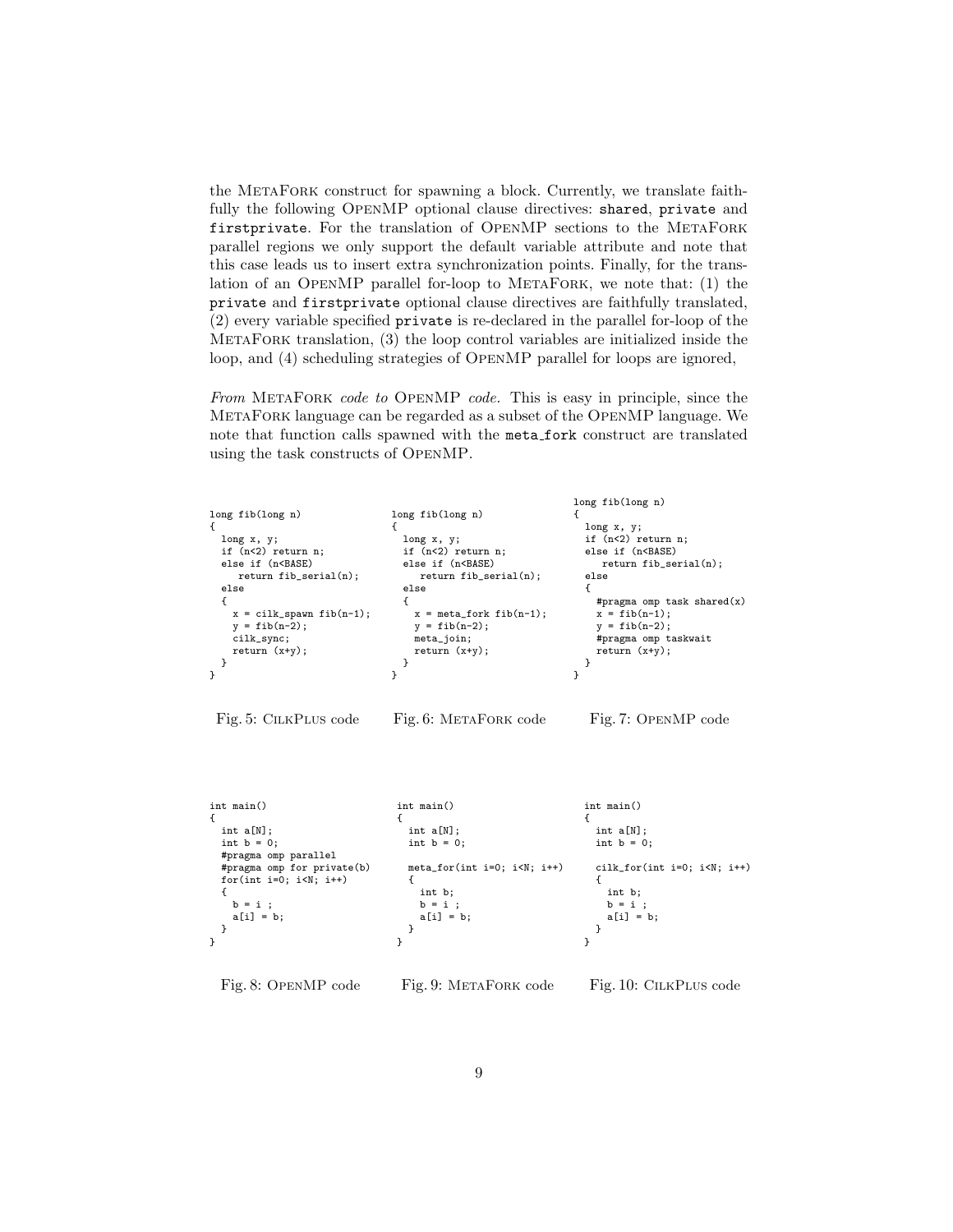```
int main(){
 int sum_a=0, sum_b=0;
  int a[5] = \{0, 1, 2, 3, 4\};int b[5] = \{0,1,2,3,4\};#pragma omp parallel
  {
    #pragma omp sections
    {
      #pragma omp section
      {
        for(int i=0; i<5; i++)
          sum a \neq a[i];
      }
      #pragma omp section
      {
        for(int i=0; i<5; i++)
           sum_b += b[i];} } }
}
                               int main()
                               {
                                 int sum_a=0, sum_b=0;
                                 int a[5] = \{0,1,2,3,4\};int b[5] = \{0, 1, 2, 3, 4\};meta_fork shared(sum_a){
                                       for(int i=0; i<5; i++)sum_a += a[i];}
                                 meta_fork shared(sum_b){
                                       for(int i=0; i<5; i++)
                                          sum_b += b[i];}
                                meta_join;
                              }
                               Fig. 12: METAFORK
                                                               void fork_func0(int* sum_a,int* a)
                                                               {
                                                                        for(int i=0; i<5; i++)
                                                                          (*sum_a) += a[i];}
                                                               void fork_func1(int* sum_b,int* b)
                                                               {
                                                                        for(int i=0; i<5; i++)
                                                                           (*sum_b) += b[i];}
                                                               int main()
                                                               {
                                                                  int sum_a=0, sum_b=0;
                                                                  int a[5] = \{0,1,2,3,4\};int b[5] = \{0,1,2,3,4\};cilk_spawn fork_func0(&sum_a,a);
                                                                  cilk_spawn fork_func1(&sum_b,b);
                                                                 cilk_sync;
                                                               }
```
Fig. 11: OpenMP code

Fig. 13: CilkPlus code

#### <span id="page-9-0"></span>6 Experimentation

code

In this section, we evaluate the performance and the usefulness of the four MetaFork translators (MetaFork to CilkPlus, CilkPlus to MetaFork, MetaFork to OpenMP, OpenMP to MetaFork). To this end, we run these translators on various input programs written either in CilkPlus or OpenMP, or both.

We emphasize the fact that our purpose is not to compare the performance of the CilkPlus or OpenMP run-time systems. The reader should notice that the codes used in this study were written by different persons with different levels of expertise. In addition, the reported experimentation is essentially limited to one architecture (AMD Opteron) and one compiler (GCC). Therefore, it would be delicate to draw any clear conclusions comparing CilkPlus and OpenMP. We conducted three sets of experiments:

- In the first one, we compared the performance of hand-written codes. The motivation, specified in the introduction, is comparative implementation.
- In the second one, we translated large portions of the BPAS library from CilkPlus to OpenMP, motivated by the interoperability question raised in the introduction.
- In the last experiment, we compared the parallelism overheads measured the original codes (either CilkPlus or OpenMP) and their translated counterparts.

Before reporting on these three sets of experiments:

- we describe the setup (hardware, software) in which they were conducted and,
- we explain how we verified the correctness of the multithreaded code generated by our translators.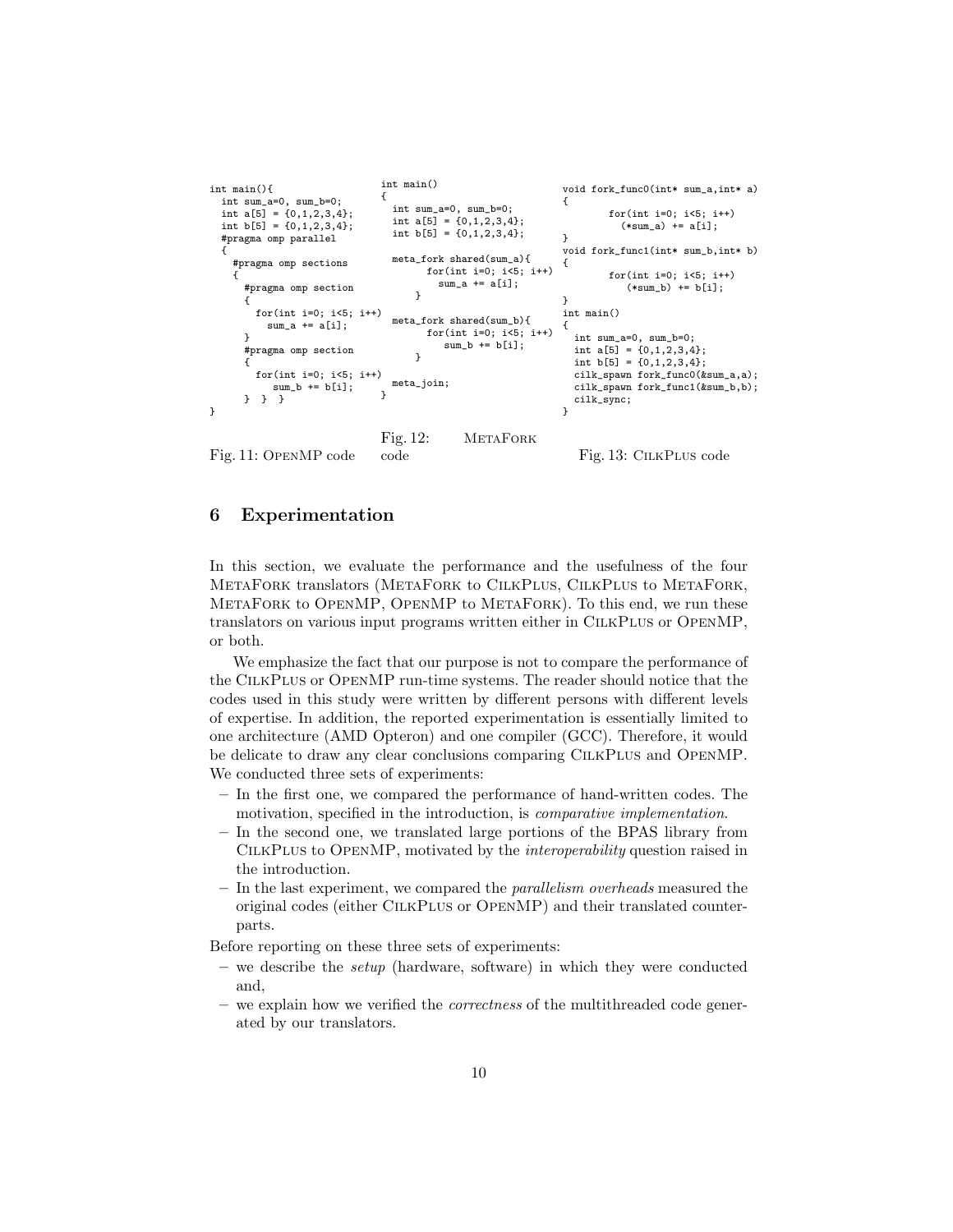<span id="page-10-0"></span>

Fig. 14: Parallel mergesort in size  $5 \times 10^8$ 

Fig. 15: Matrix inversion of order 4096

Experimentation setup. For all experiments, apart from student's code, we use codes from the following sources:

- The BPAS library <http://www.bpaslib.org>,
- John Burkardt's Home Page [http://people.sc.fsu.edu/~%20jburkardt/](http://people.sc.fsu.edu/~%20jburkardt/c_src/openmp/openmp.html) [c\\_src/openmp/openmp.html](http://people.sc.fsu.edu/~%20jburkardt/c_src/openmp/openmp.html),
- the BOTS [\[10\]](#page-14-3) and

– the Cilk distribution examples <http://sourceforge.net/projects/cilk/>.

The source code of those test cases was compiled as follows:

- CilkPlus code with GCC 4.8 using -O2 -g -lcilkrts -fcilkplus
- OpenMP code with GCC 4.8 using -O2 -g -fopenmp

We run all our programs on AMD Opteron 6168 48-core nodes (with 256GB RAM and 12MB L3) and Intel Xeon 2.66GHz/6.4GT with 12-cores nodes.

Correctness. Validating the correctness of our translators was a major requirement of our work. Depending on the test-case, we could use one of the following strategies.

- Assume that the original program, say  $P$ , contains both a parallel code and its serial elision (manually written). When program  $P$  is executed, both codes run and compare their results. Let us call  $Q$  the translated version of  $P$ . Since serial elisions are unchanged by our translation procedures, then Q can be verified by the same process used for program  $P$ . This first strategy applies to the Cilk++ distribution examples and the BOTS (Barcelona OpenMP Tasks Suite) examples.
- If the original program  $P$  does not include a serial elision of the parallel code, then the translated program  $Q$  is verified by comparing the output of  $P$  and  $Q$ . This second strategy had to be applied to the FSU (Florida State University) examples.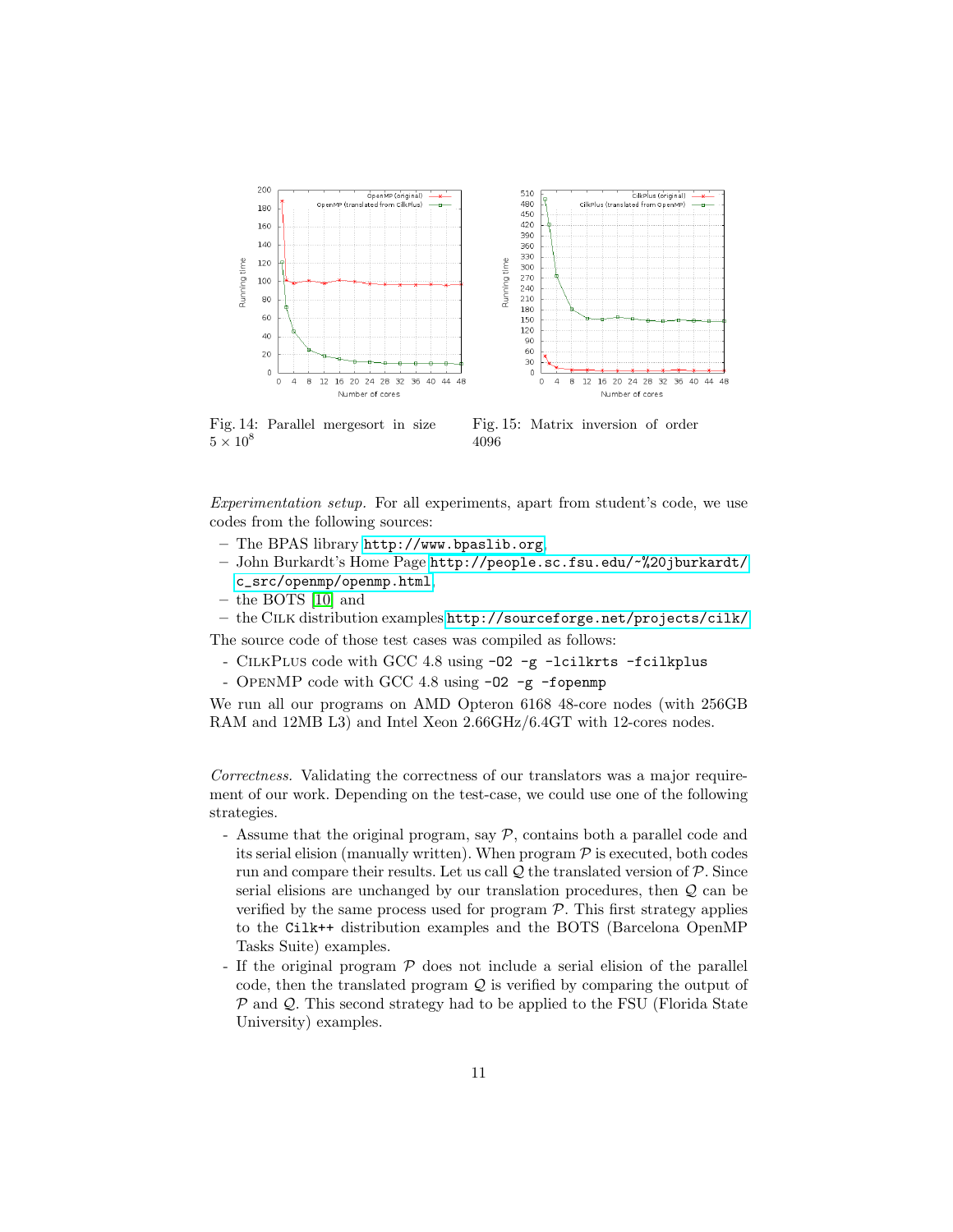| Test                  |       | Input size CILKPLUS |              | OPENMP  |          |
|-----------------------|-------|---------------------|--------------|---------|----------|
|                       |       | $T_1$               | $T_{\rm 16}$ | $T_1$   | $T_{16}$ |
| 8-way                 | 2048  | 0.423               | 0.231        | 0.421   | 0.213    |
| Toom-Cook             | 4096  | 1.849               | 0.76         | 1.831   | 0.644    |
|                       | 8192  | 9.646               | 2.742        | 9.241   | 2.774    |
|                       | 16384 | 39.597              | 9.477        | 39.051  | 8.805    |
|                       | 32768 | 174.365             | 34.863       | 172.562 | 33.032   |
| DnC                   | 2048  | 0.874               | 0.259        | 0.867   | 0.299    |
| Plain                 | 4096  | 3.95                | 1.264        | 3.925   | 1.123    |
| Polynomial            | 8192  | 18.196              | 3.335        | 18.154  | 4.428    |
| <b>Multiplication</b> | 16384 | 77.867              | 12.778       | 75.885  | 12.674   |
|                       | 32768 | 331.351             | 55.841       | 332.126 | 55.925   |

<span id="page-11-0"></span>Table 1: BPAS timings with 1 and 16 workers: original CilkPlus code and translated OpenMP code

<span id="page-11-1"></span>Table 2: Timings on AMD 48-core: underlined timings refer to original code and non-underlined timings to translated code.

| Test                    |                     | Input size $ CILKPLUS $ |        | OPENMP |        |
|-------------------------|---------------------|-------------------------|--------|--------|--------|
|                         |                     | Serial                  | $T_1$  | Serial | $T_1$  |
| Protein alignment (for) | 100                 | 568.07                  | 566.10 | 568.79 | 568.16 |
| quicksort               | $5 \cdot 10^8$      | 94.42                   | 96.23  | 94.15  | 97.20  |
| prefixsum               | $1 \cdot 10^9$      | 27.06                   | 28.48  | 27.14  | 28.42  |
| Fibonacci               | $1 \cdot 10^{9}$    | 96.24                   | 96.26  | 97.56  | 97.69  |
| $DnC_MM$                | $1 \cdot 10^{9}$    | 752.04                  | 752.74 | 751.79 | 750.34 |
| Mandelbrot              | $\times$ 500<br>500 | 0.64                    | 0.64   | 0.64   | 0.65   |

Comparative implementation. For this first purpose, we use a series of testcases, each of them consisting of a pair of hand-written programs: one written in OPENMP and the other in CILKPLUS. Within each pair, a program  $S$ , written by a student, has a performance bottleneck; meanwhile its counterpart  $E$ , written by an expert does not. For each pair, we translate one program (either  $S$  or  $E$ ) to the other language. For these two programs (expressed in the same concurrency platform) we measure the running time on  $p$  processors, for  $1 \leq p \leq 48$ , and compare the resulting data so as to narrow down the performance bottleneck in the inefficient program. Figures [14](#page-10-0) and [15](#page-10-0) illustrate two test-cases: Parallel mergesort, Matrix inversion. More test-cases can be found in this technical report [\[8\]](#page-13-4).

– For Parallel mergesort, the original OpenMP code (written by a student) misses to parallelize the merge phase (and simply spawns the two recursive calls using OpenMP sections) while the original CilkPlus code (written by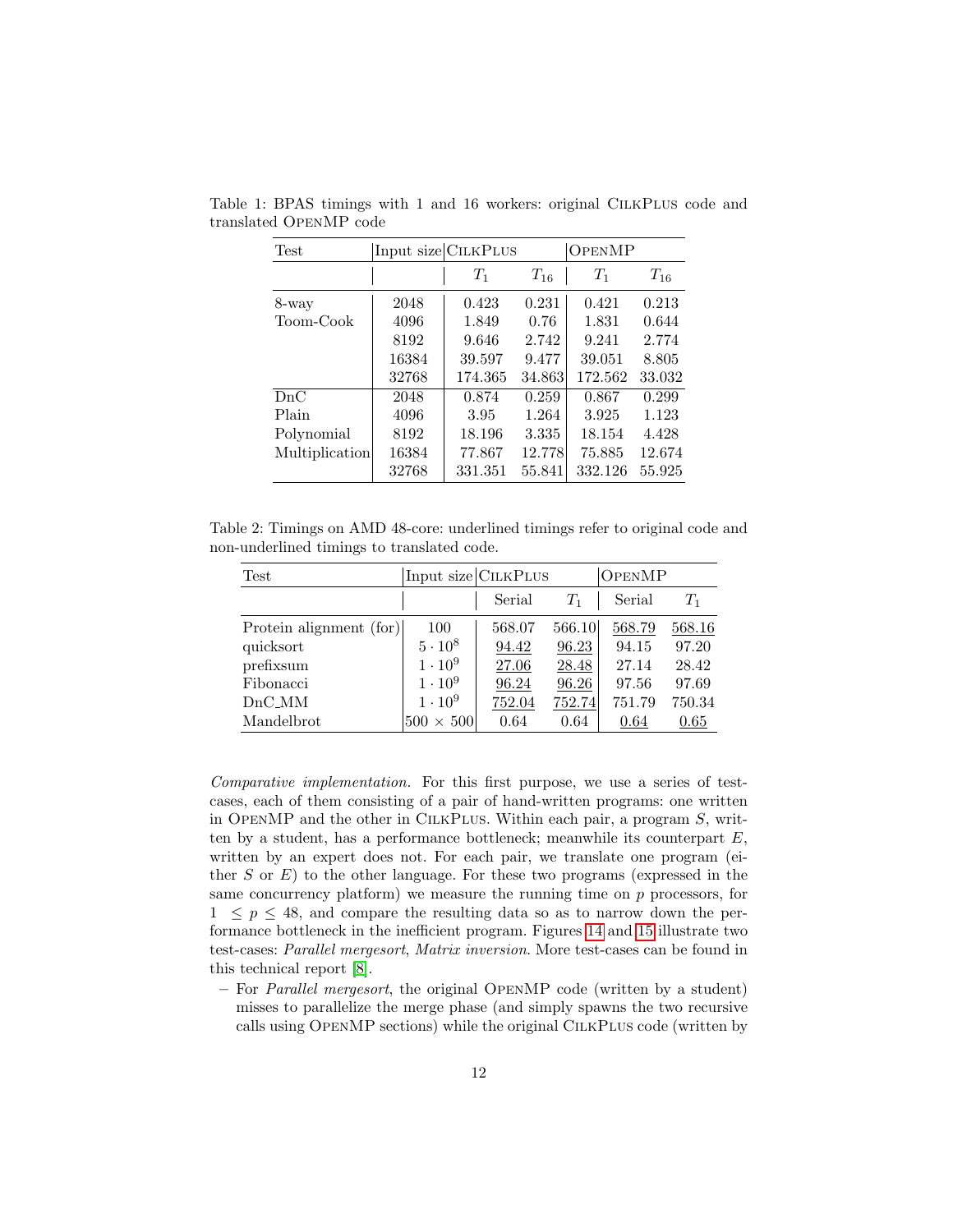an expert) does parallelize the merge phase. On Figure [14,](#page-10-0) the running time curve of the translated OpenMP code is as theoretically expected while the curve of the original OpenMP code shows a limited scalability. This suggests that the original hand-written OpenMP code should expose more parallelism.

– For Matrix inversion, the two original parallel programs are based on different serial algorithms for inverting a dense matrix. The original OpenMP code uses Gauss-Jordan elimination while the original CilkPlus code uses a divide-and-conquer approach based on Schur's complement. Figure [15](#page-10-0) shows that the code translated from CilkPlus to OpenMP is more appropriate for fork-join multithreaded languages targeting multicores. In other words the Schur's complement approach should be prefered in this context.

Interoperability. Our second experiment is dedicated to automatic translation of highly optimized libraries. The motivation, presented in the introduction, is to facilitate interoperability between libraries developed for different concurrency platforms, namely CilkPlus and OpenMP. For this question, we want to determine whether or not the translated programs have similar serial and parallel running times as their hand-written-and-optimized counterparts. For this experiment, we have used the BPAS library which counts more than 150,000 lines of CilkPlus code. Half of those lines are dedicated to polynomial multiplication and we translated those to OpenMP. In Table [1,](#page-11-0) we report on timings of two of the main algorithms for polynomial multiplication, namely 8-way Toom-Cook and divide-and-conquer plain multiplication. One can see that the original and translated codes have similar running times on 1 and 16 cores, for all input data sizes that we tested. Therefore, the OpenMP version of the BPAS library retains the good performance of the original version written in CilkPlus.

Parallelism overheads. Our third experiment is devoted to the following question: do the METAFORK translators add extra parallelism overheads to the generated code w.r.t. the original code? We focus here on work overhead. By work overhead, we mean the time ratio between a multithreaded program run on one core and its serial elision. For this experiment, we have considered original programs using different parallelism patterns (divide-and-conquer, parallel forloops) and written in both OpenMP and CilkPlus. Our results are collected in Table [2.](#page-11-1) For all the examples that we tested, we could observe that, if the original program has little work overhead, then the same holds for the translated program.

## 7 Concluding Remarks

MetaFork allows for rapidly mapping algorithms written for one concurrency platform to another. As we have seen in Section [6,](#page-9-0) MetaFork can be applied for (1) comparing algorithms written with different concurrency platforms and (2) porting more programs to systems that may have a highly optimized run-time for one paradigm (say divide-and-conquer algorithms, or producer-consumer).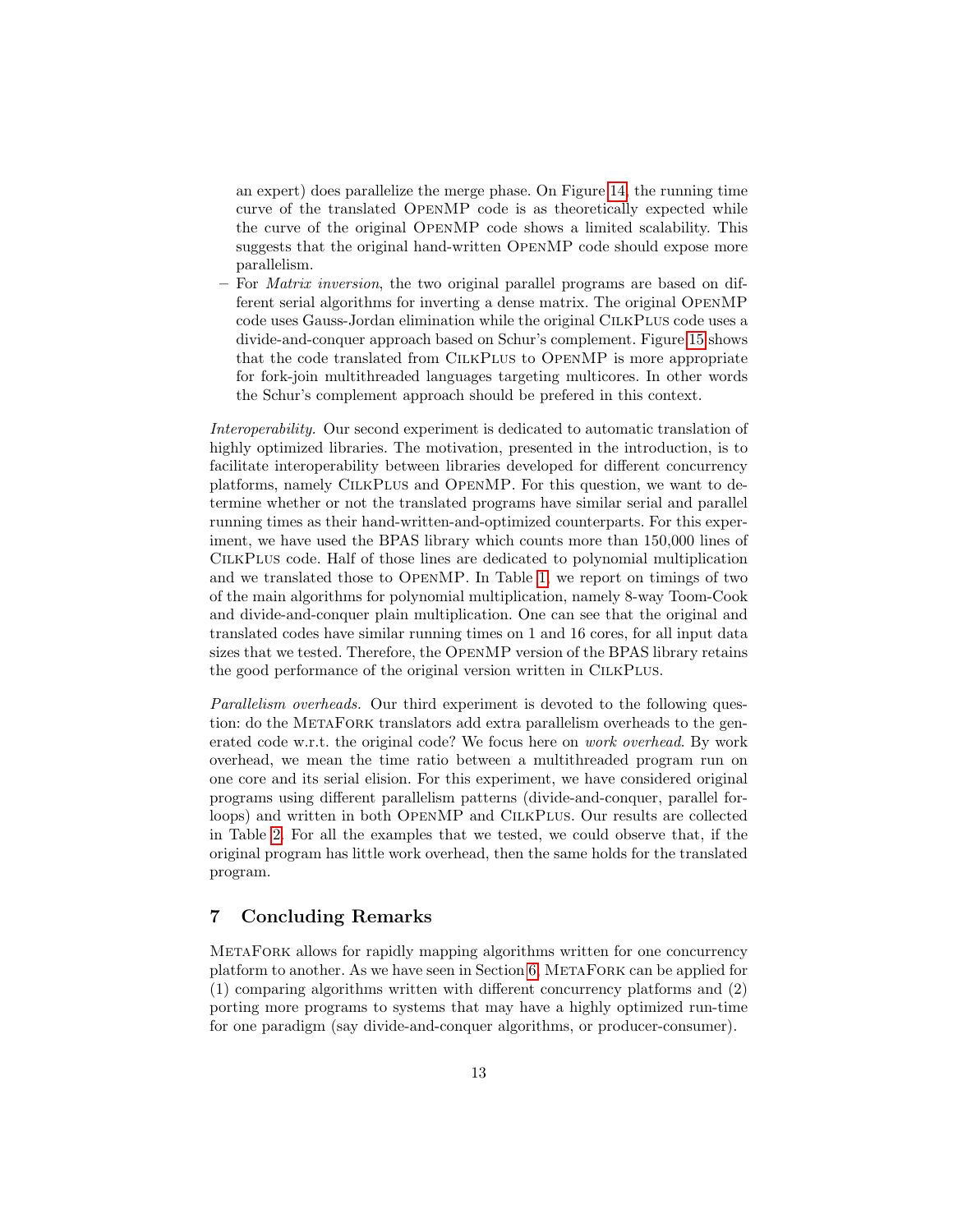The METAFORK translation framework may also avoid the negative interferences of having multiple interfaces between the different components of a large solver written with various concurrency platforms. Along the same idea, the MetaFork translators can be used to transform legacy code into a more adequate concurrency platform.

Last but not least, we think that a great benefit of METAFORK is the abstraction that it provides. It can be useful for parallel language design (for example in designing parallel extensions to  $C/C++$ ) as well as a good tool to teach parallel programming.

In the future work, as discussed in the METAFORK specifications document [\[7\]](#page-13-7), we will consider parallel reduction as an important extension and include other parallel computing models like pipelining.

Acknowledgments. This work was supported in part by NSERC of Canada and in part by an IBM CAS Fellowship in 2013 and 2014. We are also grateful to Abdoul-Kader Keita (IBM Toronto Lab) for his advice and technical support.



# References

- <span id="page-13-2"></span>[1] E. Ayguadé, N. Copty, A. Duran, J. Hoeflinger, Y. Lin, F. Massaioli, X. Teruel, P. Unnikrishnan, and G. Zhang. The design of OpenMP Tasks. IEEE Trans. Parallel Distrib. Syst., 20(3):404–418, 2009.
- <span id="page-13-5"></span>[2] A. Basumallik and R. Eigenmann. Towards automatic translation of OpenMP to MPI. In Proceedings of the 19th Annual International Conference on Supercomputing, ICS '05, pages 189–198, New York, NY, USA, 2005. ACM.
- <span id="page-13-6"></span>[3] G. E. Blelloch and M. Reid-Miller. Pipelining with futures. Theory Comput. Syst., 32(3):213–239, 1999.
- <span id="page-13-1"></span>[4] R. D. Blumofe, C. F. Joerg, B. C. Kuszmaul, C. E. Leiserson, K. H. Randall, and Y. Zhou. Cilk: An efficient multithreaded runtime system. In Proceedings of the Fifth ACM SIGPLAN Symposium on Principles and Practice of Parallel Programming, PPOPP '95, pages 207–216, New York, NY, USA, 1995. ACM.
- <span id="page-13-0"></span>[5] R. D. Blumofe and C. E. Leiserson. Space-efficient scheduling of multithreaded computations. SIAM J. Comput., 27(1):202–229, 1998.
- <span id="page-13-3"></span>[6] R. D. Blumofe and C. E. Leiserson. Scheduling multithreaded computations by work stealing. J. ACM, 46(5):720–748, 1999.
- <span id="page-13-7"></span>[7] X. Chen and M. Moreno Maza. MetaFork: A metalanguage for concurrency platforms targeting multicores. Technical report, U. of Western Ontario, 2013.
- <span id="page-13-4"></span>[8] X. Chen, M. Moreno Maza, and S. Shekar. Experimenting with the MetaFork framework targeting multicores. Technical report, U. of Western Ontario, 2013.